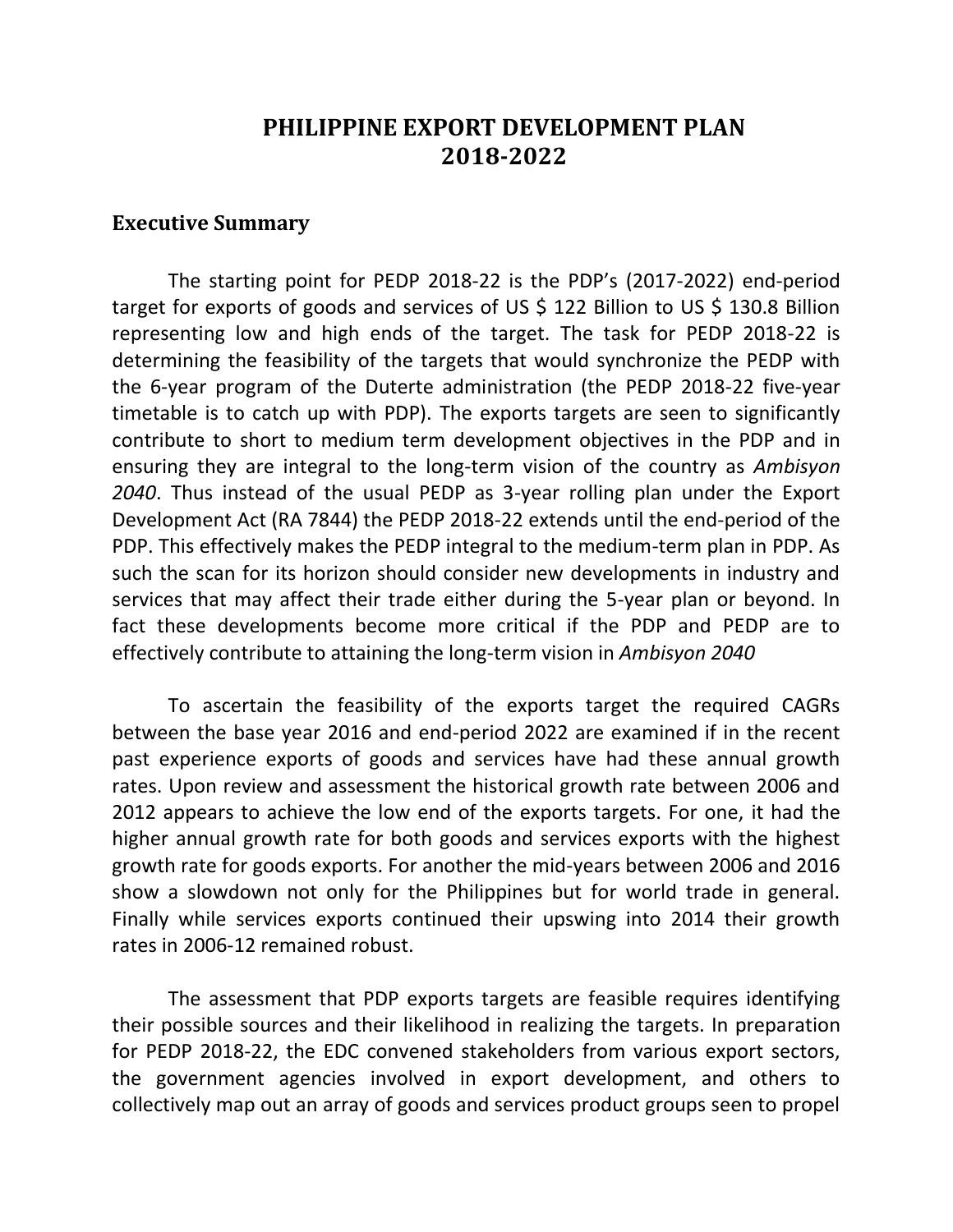the realization of the targets by end-period 2022. Some 13 of goods exports are part of the sources for increased revenues during the PDP. These exports have a total share of all goods exports in 2016 at 57.2%. The individual exports products' revenue by 2022 were reviewed in the EDC with the results that these are expected to grow annually at 7% well within the past experience.

Another potential source of goods exports to contribute to attaining endperiod targets comes from collating specific product groups found in the International Trade Center trade map. Combined with data on annual growth rates for imports of these products, shares to world exports, and concentration ratios of importing countries, among others, the sum of these exports in 2016 is US \$ 22.5 Billion, or US \$ 9.53 Billion when integrated circuits are netted out. What would be the target revenues for these exports products is not indicated in the collected data but a simple assumption would be to follow the consideration in the EDC list and in the historical annual growth rates.

The Trade Map created for PEDP 2015-17 provided a picture of the characteristics of Philippine exports in terms of their growth relative to world growth for similar products and in terms of their ability to raise, avoid declines, and keep their shares in world markets. What the exercise revealed is the limitations of Philippine exports – between 2006 and 2013 more than half of these lost market shares and more than two-thirds were annually growing slowly than the rest of the world. Consequently it is difficult to imagine their prospects reckoned in terms of reaching some targets.

The analogous Trade Map created for PEDP 2018-22 for the period 2013-16 reveals a different picture. Many exports of goods show annual growth rates higher than peers in world markets but have also gained market shares – some 62% of the 57-plus product clusters are champions. Notable among them are fruits and vegetables (fresh, preserved, canned) and electronics (components and devices, control and instrumentation, electronic data processing, office equipment), many having kept their characteristics. Only a small number of exports (2% or 10 product groups) are laggards where market shares are declining and annual growth rates below similar products. In short, better conditions suggesting better prospects and expanding opportunities.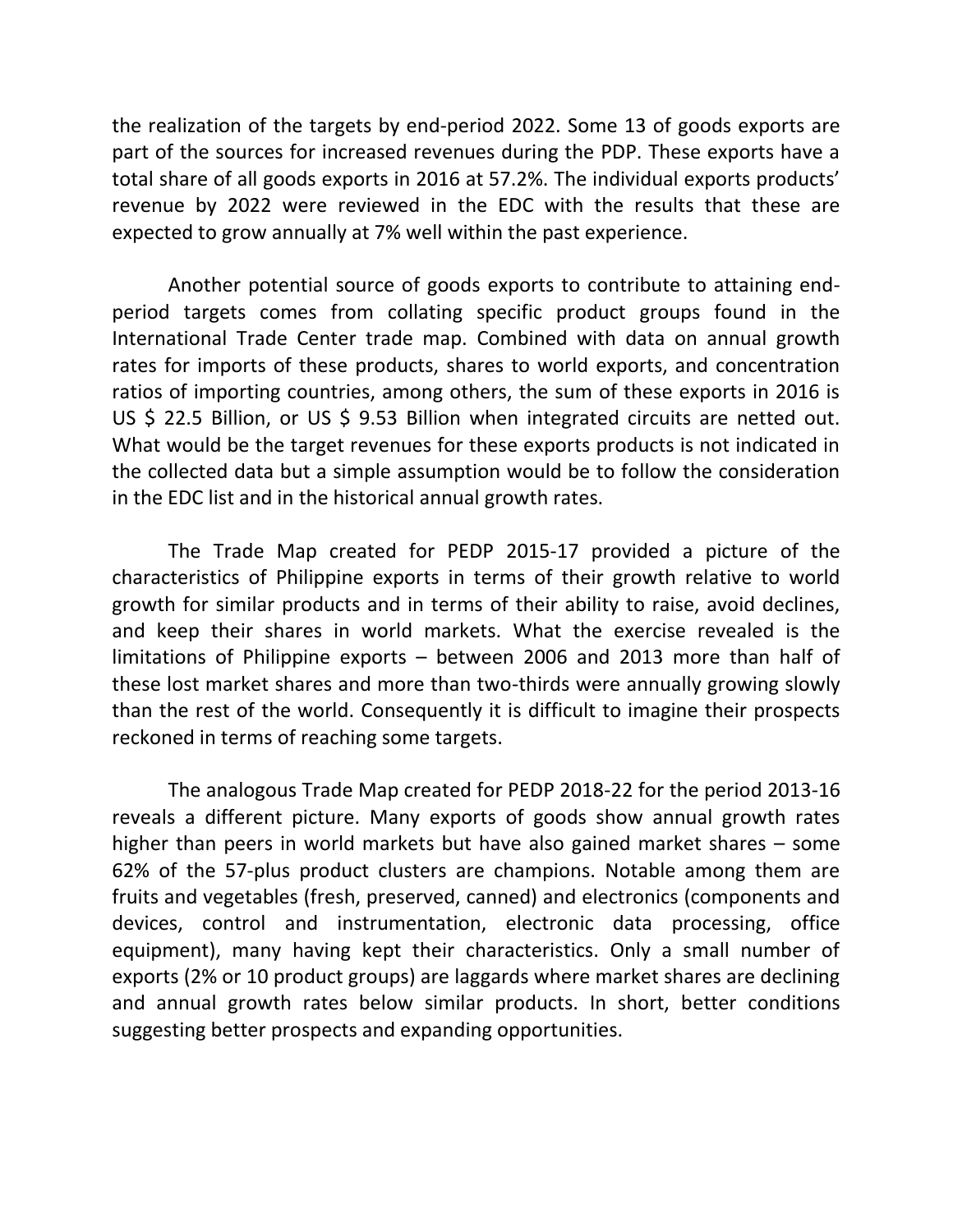The more important observation from the 2 trade maps is the implied dynamic changes among exports products over time. Many exports which were laggards had managed to move up to becoming champions indicating a promise of revival – for example, footwear and textile yarns and fabrics as well as garments (from laggard to underachiever) and consumer electronics. The shift from laggards to other characterization (achiever and underachiever) reveals that targets have more chances of being reached and attained.

The EDC also carried out a similar exercise for services exports which procedure was followed to establish the feasibility of meeting 2022 targets. The number of selected services exports targeted into 2022 is less than those identified for goods exports but occupy a larger share of total services exports – in 2016, 82.9% were evaluated for their end-period revenues.

Four other services which were not considered in the EDC deliberations were added as sources for reaching targets for the export of services – manufacturing services on physical inputs owned by others, transportation services, financial services, and personal, cultural, and recreational services. The first comes from the use of BOP Manual 6 which shifts significant export revenues from goods exports to services exports. These are products assembled from imported components on consignment (hence owned by others). The second to the fourth items are increasingly traded and assuming some importance to overall services exports. These 4 other services earned US\$ 4.5 Billion in 2016 and can be counted upon in reaching 2022 targets.

The Trade Map for services exports in PEDP 2015-17 depicts more upbeat characterizations. Majority of these exports have increased their market shares between 2006 and 2013 and over half have had annual growth rates better than world averages. An inherent bias in the distribution of services exports comes from the weight exerted by other business services which unduly tilt in whatever direction these services move. Thus of the 58% of services exports which are champions, a large part of these are in other business services despite there being 2 other services (personal, cultural, and recreational services, and insurance and pensions). The laggards of these services exports are travel and tourism services, financial services and construction services, meaning exports of these services have lost market shares and have annual growth rates below world averages. Though based only on its growth rate in 2016-17, travel i.e., tourism-related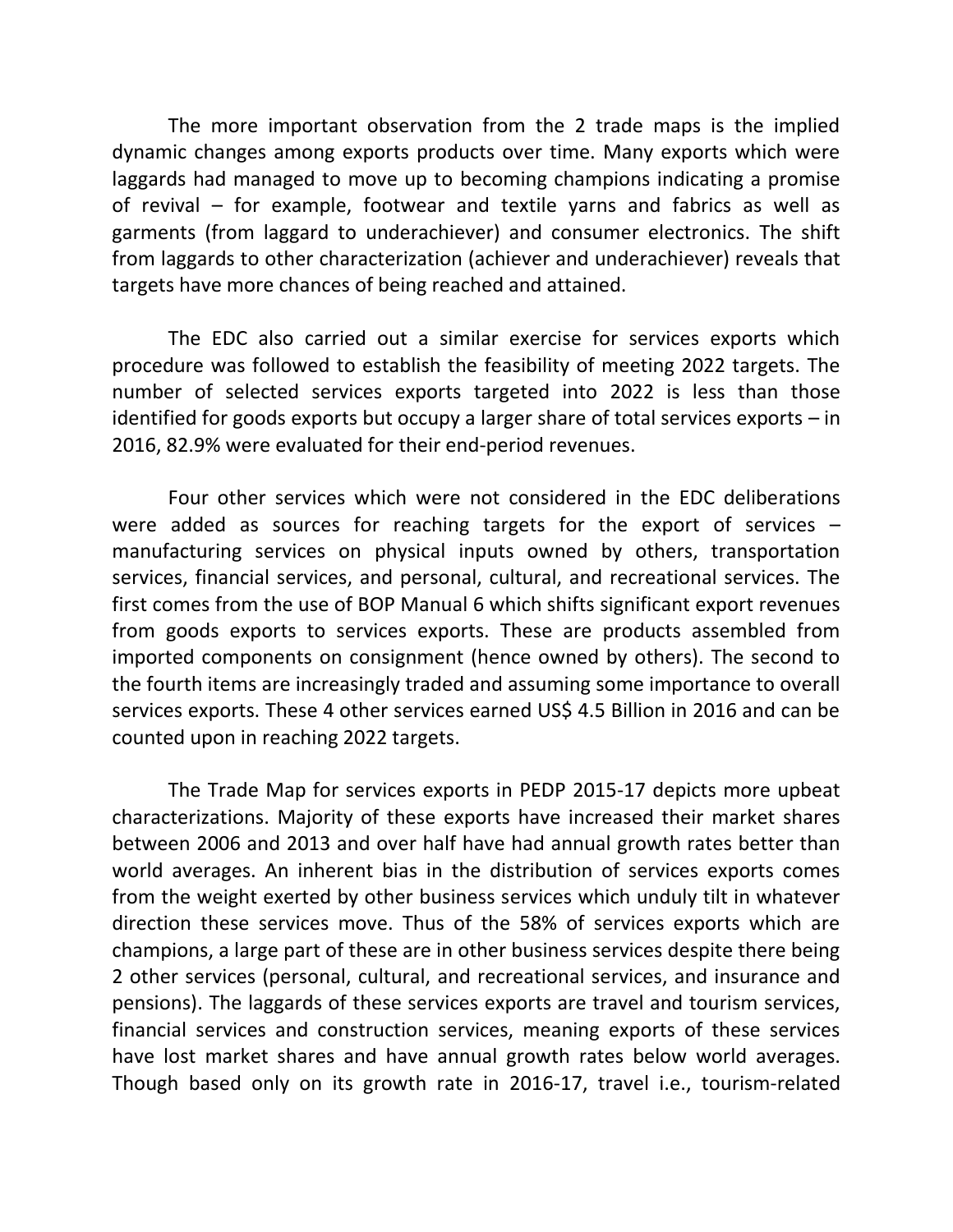services exports surged at 35% twice that of BPO (though at a low-base) suggesting a hard look at putting some emphases on this services potential.

The services exports' Trade Map for PEDP 2018-22 has about the same distribution as in the previous period's Trade Map. The dynamic shifts however are as prominent as those in the goods exports. The share of services exports that are champions further increased from 58% to 73% while those which were achievers dramatically falls from 20% of all services exports to 7%. The number of services exports which are laggards have remained about the same at 21% in PEDP 2015-17 to 19% in PEDP 2018-22 i.e., between 2006-13 and 2013-16. This suggests better confidence in achieving the targets set for services exports at endperiod 2022.

These sources of increases in goods and services exports towards reaching the targets set in the PDP fall short because the identified exports products and services do not exhaust all those traded in 2016. This is particularly true for goods exports. There is therefore a gap that needs to be further specified ranging from US \$ 4.9 Billion to US \$ 19.8 Billion. The analysis – how these targeted exports have behaved, their apparent dynamism reflected in the comparative trade maps, and the recovering international markets  $-$  augur well that not only those identified exports may exceed their targets but new ones that are yet to evolve can eventually fill up the gaps and achieve the planned exports.

Since PEDP 2018-22 is in synch with PDP more as medium-term plan it is necessary to scan a longer (than the usual 3-year PEDP) horizon of industry and services that may influence their trade. What seems to be a looming disruption is Industry and Services 4.0 which lately has accelerated in applications and likely to affect industry and services. In few words, the seminal Industry 4.0 is the use of combinations of digital technologies that results in more efficient manufacturing processes, optimal use of resources, and interconnected outside the factory premises. Around 10 of these (in combination) appear to be critical for transforming manufacturing into a cohesive smart factory utilizing real-time data for production decision-making, using robots to assist in floor operations, vertical and horizontal systems integration, simulations to test and optimize machines in plants, and additive manufacturing – all these aimed at higher productivity, speed, and precision leading to better competitiveness and profitability. The numerous applications that have evolved out of the many combinations in using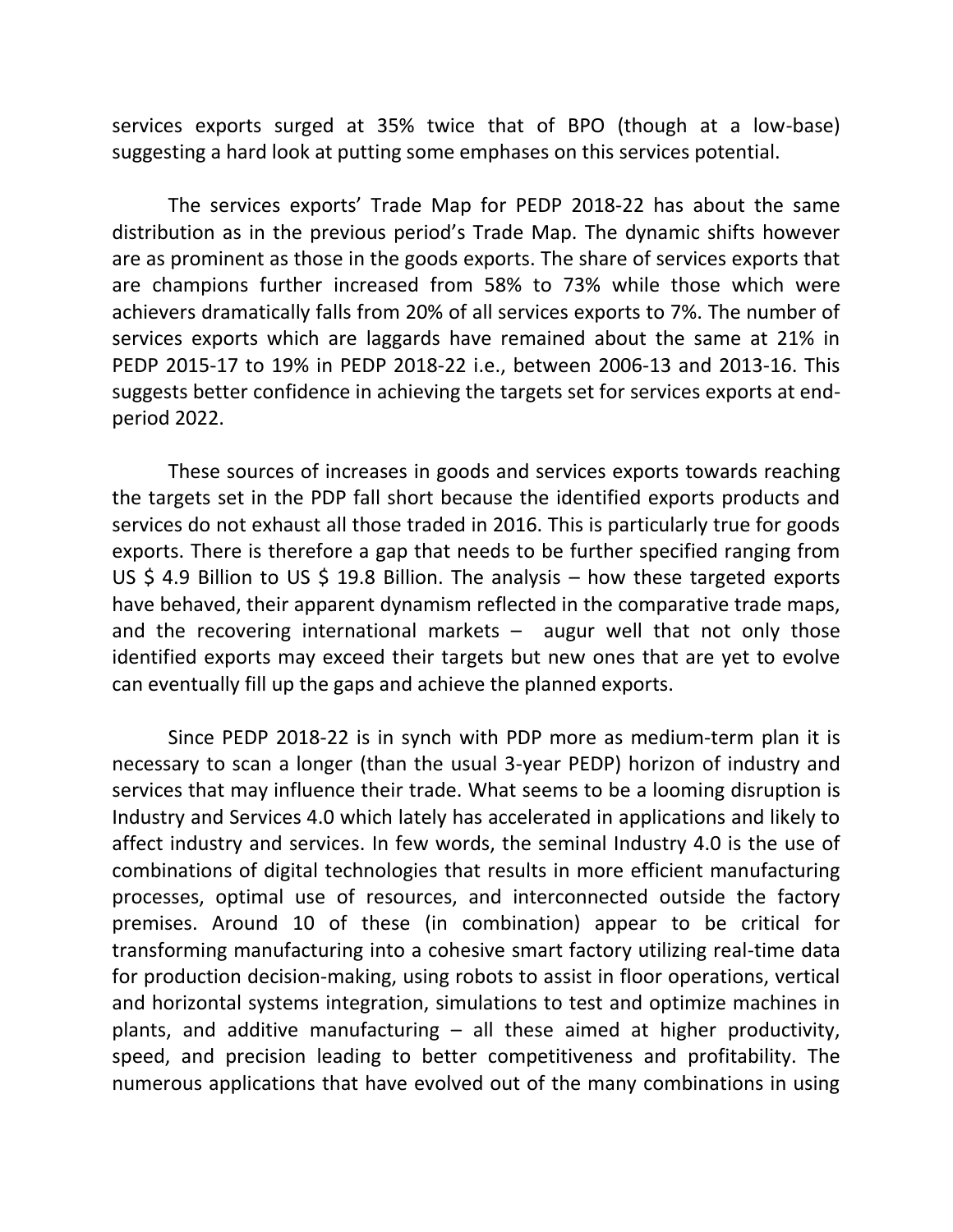the technology enablers are really what is driving Industry 4.0 and extended into Services 4.0.

Industry 2.0 is characterized as assembly, mass production for more or less homogeneous consumers. New technology (e.g., 3-D printing) moves towards mass customization for specific consumers in terms of what they want, how they want, and when they want. In the past this meant firms had to be large to acquire economies of scale and a factory of sufficient size for line assembly. These required massive investments requiring massive volumes of production with costs amortized over a long period of time. Instead of mass production Industry 4.0 may see batch production. Inventories may be out-of-style as the Internet-of-Things and supply chain synchronization optimize production. There are already consumer products which have moved towards customization such as footwear which can be manufactured "in-store" custom-built in size, style, and design for a specific customer in a short period of time (e.g., 60 minutes) i.e., "while-you-wait" unlike being part of a line assembly. Even products which have long been the staple of the manufacturing sector in industry are being encroached by technology-driven changes in materials and processes. Motor vehicle production, manufacturing's weather vane for assembly-line, is being eroded by 3-D metal printing, lighter materials, and mechanical robots (moving into AI-robots). Since it branches out to numerous other industries and services' including motor vehicle parts the Philippines is exporting, these of necessity will be affected when manufacturing re-boots. As motor vehicle manufacturing becomes more technology-enabled, the magnitude of the electronics products they will require further escalate and displace those mechanical parts the country has comparative advantages into controlling and related other software needed.

As the services industries embrace all of the enabling technologies, significant transformation ultimately takes place. Services considered to be widely personal may become even more automated displacing substantial employment. Services trade has considerably expanded (in some Asian economies at faster clip than goods trade) and it goes without saying that patterns may change and reliance on specific sources such as BPO and computer and communication services may be threatened arising from the applications of technology enablers.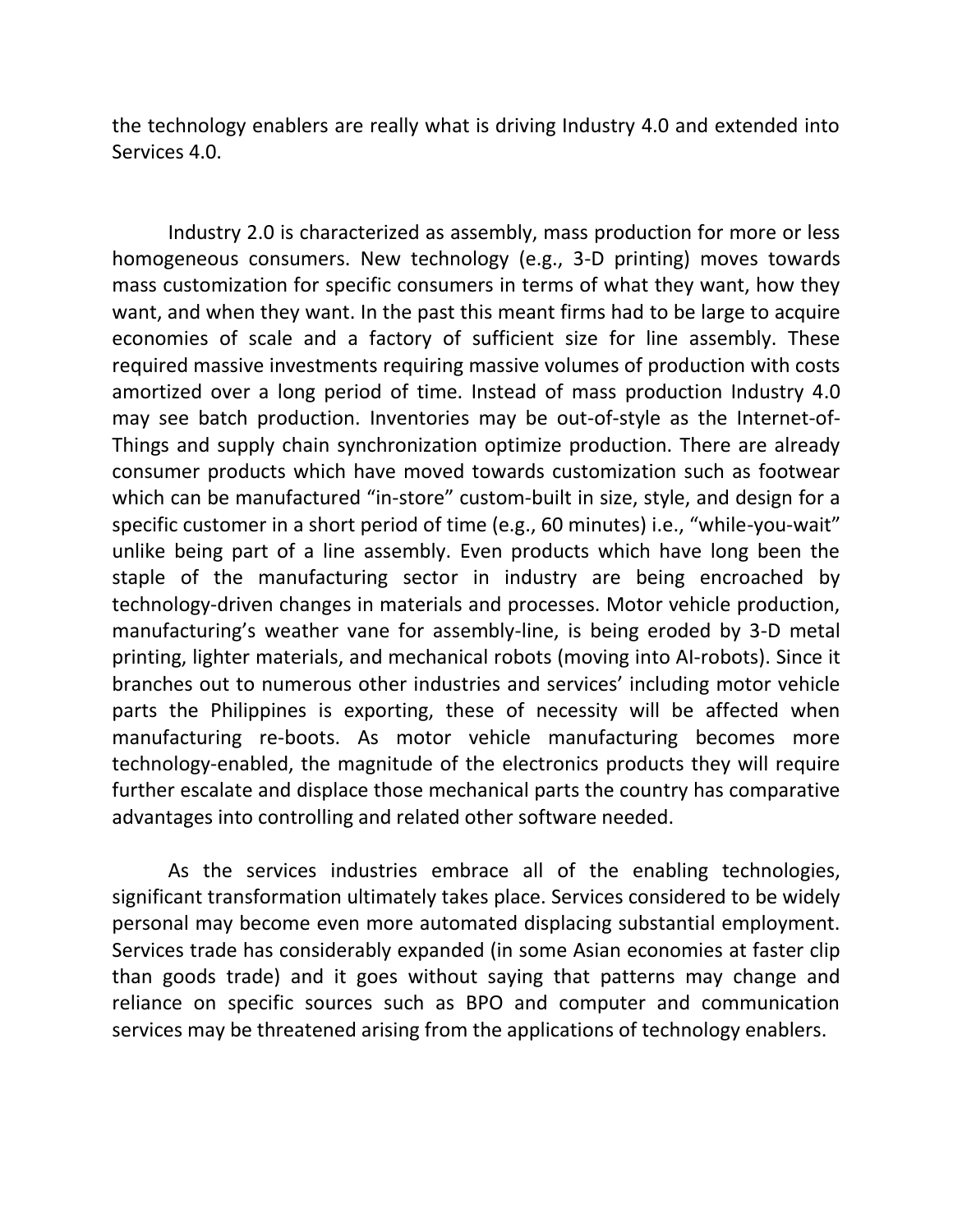The dominant part of services exports, for many developing countries, is the delivery of business services in part due to advances in telecommunications with their declining costs and obviously the lower labor costs giving them advantage in this type of services trade. These business services have been outsourced for some time. Services 4.0 directly threaten the core foundation of these types of services exports. As machine costs go down and other technology enablers are able to mimic predictable human behavior some of these business services exports begin to lose advantages.

Despite the assertion that policy and regulatory interventions ought to be neutral in intent, the PEDP 2015-17 strategies identified key export sectors and emerging export sectors as focused products and services to be given sets of packages of support – 13 products and services groups (which actually spawns more than this number). The government's new industrial policy, *Inclusive, Innovation Industrial Strategy (I<sup>3</sup>S),* focuses on 12 sub-sectors, using their individual road maps, as foundation for industrial development and realizing exports potentials. On the other hand, for PEDP 2018-22 it is suggested to focus on fewer number of products and services groups  $-$  3 of them (which actually spawns more than this number) which are part of the  $1<sup>3</sup>$ S. More explicit criteria are advanced for the selection of these few products and services groups as focus for strategy and intervention. There are many other reasons to focus on selected products and services for support aside from the ones suggested in PEDP 2018-22 – distortions in their value chain, potential externalities that cannot be realized without support, market problems, among others. It is critical to be aware that such selection does not exhaust practically all products and services (in which case all are priorities and markets in the end decide values and rankings) and, more importantly, does not inordinately claim the limited resources for support. This is why it makes sense to be neutral in support and at the same time incrementally focus on few products and services groups.

There are no clear reasons for abandoning any of the strategies in PEDP 2015-17 and it would be equally appropriate to take them into PEDP 2018-22 with greater sense of being fully grounded given their progress. It would be useful then to start with these strategies and consolidate them into more effective groups of strategies. In addition would be the implied strategies that come from the FGD in preparation for the Plan. The bases for consolidation of strategies are the seeming common goal among them, the reinforcement effects if they are taken together,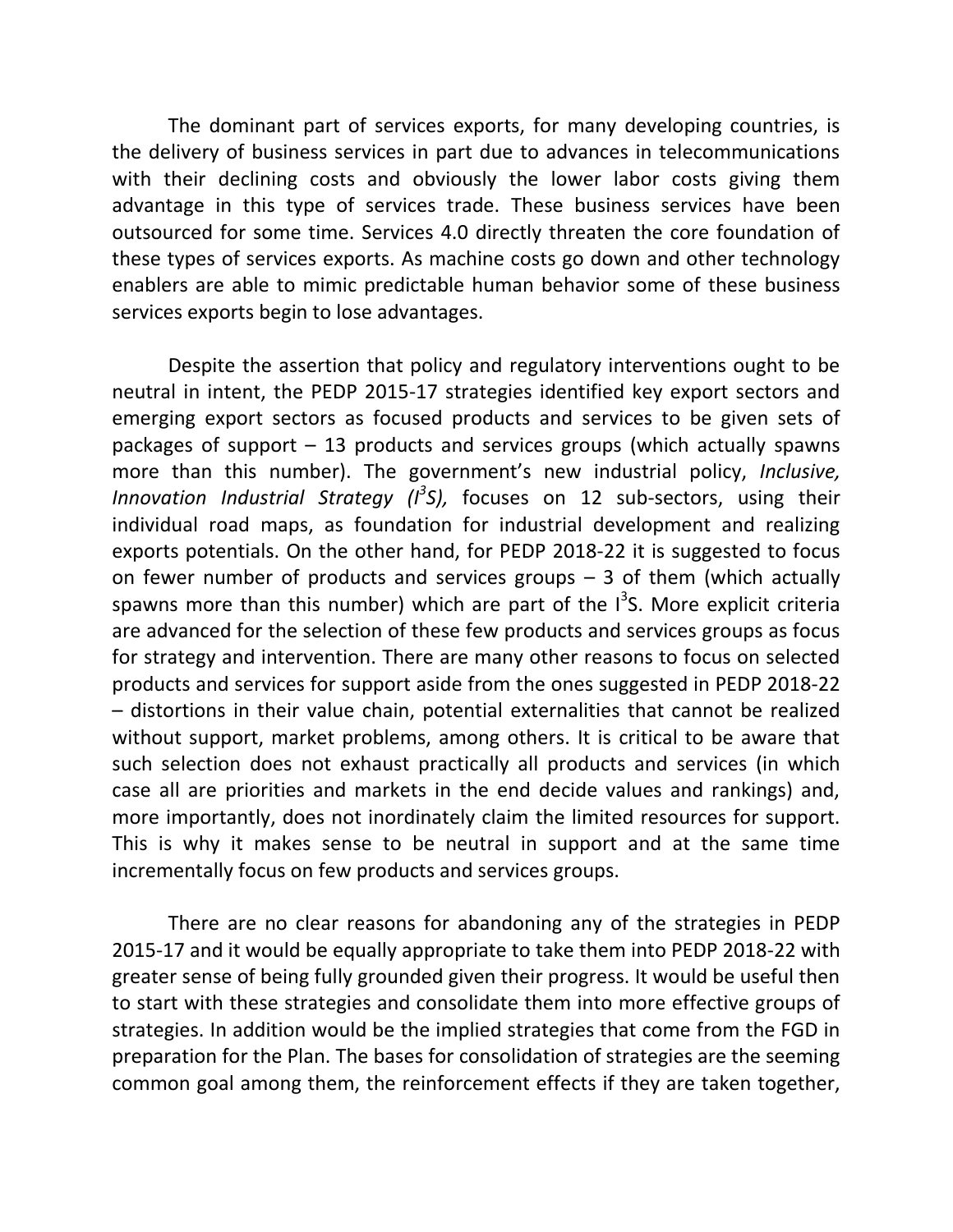and a clearer outcome. Three strategies would emerge from this consolidation: (1) *Improve the Overall Climate for Export Development*; (2) *Exploit Existing and Prospective Opportunities from Trading Arrangements*; and (3) *Design Comprehensive Packages of Support for Selected Products and Services Sectors*.

(1) Improve the overall climate for export development – These include five which were flagged down in PEDP 2015-17 i.e., removing unnecessary regulatory impediments, raising productivity and competitiveness of Philippine enterprises, upgrading exports quality and standards, improving access to trade finance, and enhancing export sectors' innovative capacities. There are other factors, even more crucial, that influence the overall climate. Movements of the real exchange rates and real interest rates are of special concerns to exporters along with other macroeconomic variables e.g., foreign direct investments flows, inflation rates, and public investments. Often these have stronger effects on exports than the factors that directly impinge on them. Indeed "correct" macroeconomic policies may even be more effective than any direct intervention from both public and private sectors. And these tend to cut both ways. For instance, maintaining a market-oriented exchange rate tends to uniformly encourage exports, naturally protect and promote domestic-import-substituting industries, reduce trade deficits, and accumulate international reserves.

2) Exploit existing and prospective opportunities from trading arrangements – The number of existing and prospective bilateral, regional, and multilateral trading agreements the country can use to access markets seem to be growing. In the region the AEC and APEC are ripe with trade options. Bilaterally, the EFTA-PH FTA, looming EU-PH FTA, ASEAN-based bilateral trade pacts and others in the pipeline can be tapped for specific products market access. The usual special and differential treatment in multilateral trade (e.g., GSP-Plus) continues to be beneficial to the Philippines. This strategy is self-explanatory but how it is organized in order to optimize exports growth may have to be examined more carefully so that products and services are the departure points irrespective of the modality or geographic identity. The apparent successes of the DTI program on Doing Business with FTA is illustrative of how trading arrangements can be exploited which is viewed by traders, exporters, and other businesses as access points to specific markets. A dedicated program such as this can be an effective vehicle for both advocacy and promotion.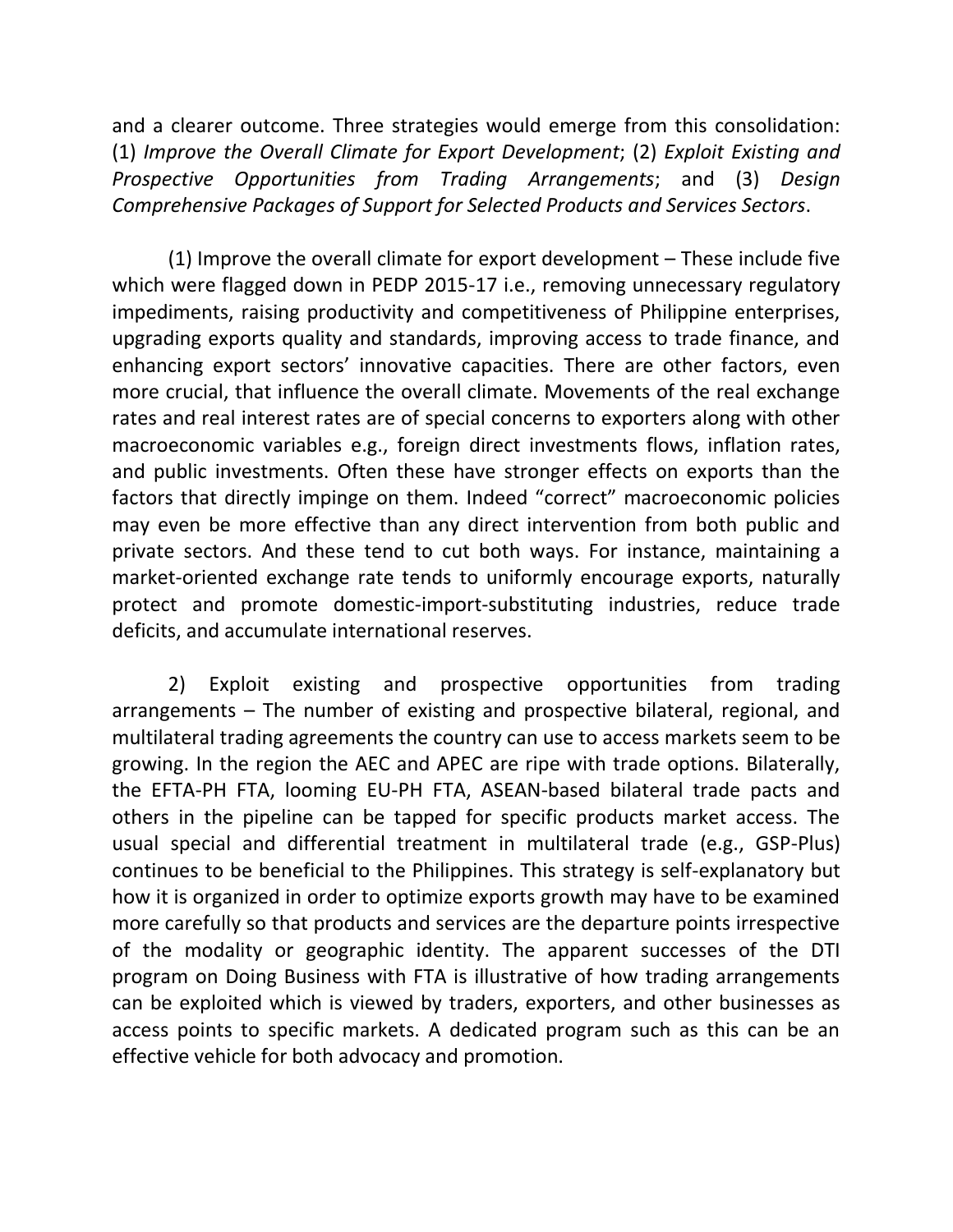(3) Design comprehensive packages of support for selected products and services sectors – Part II.4 explains the underlying reasons for focusing export targets and the selection of 3 exports products and services as focal 3 (electronics, processed food, vegetables, and beverages, and information technology and tourism-related services). The more essential issue is whether there is a rationale for designing a separate support package for these 3 as a focal strategy as well. After all, these 3 are already covered in the identified sources for achieving 2022 exports targets and thus are part of the first 2 strategies elaborated above. Apart from aiming for these 3 together with the rest of the exports products and services, they could very well drive the achievement of overall exports beyond the targets set for the end-plan period. In other words, what incremental strategies warrant for these 3 focus exports targets?

Across the 3 exports targets and given emerging challenges in increasing Philippine market shares partly due to disruptions from Industry and Services 4.0, these would need continuous products and services road map updates derived from deliberate and careful analysis at more disaggregated groups. A pro-active design of such comprehensive packages for focus exports targets is needed. The ultimate goal is to place these exports targets ahead of the curve as Industry and Services 4.0 takes a firmer hold on the patterns of trade along with their underlying investments and technologies.

An agenda to rev up the country for Industry and Services 4.0 suggests special attention to them. For example, it is necessary to build up a robust atmosphere for "start-ups" as a way to encourage innovations in industry and services noting that countries with favorable conditions for them attract many bold entrepreneurs; to promote, if not actually institute incentives, for venture capital and investments into risky but promising initiatives while fully aware of the high rate of failure in many of them; to bring to bear on many of the enablers and their applications the appropriate regulatory framework to ensure that consumer safety and protection will always be of primordial government responsibility without necessarily stifling the applications. Indeed it would probably make sense to launch an advocacy program to gear up for Industry and Services 4.0.

In anticipation of PEDP 2018-22, MC 27 was issued on October 6, 2017 directing concerned government agencies to "…collectively work, review, institute reforms, and implement all relevant policies in harmony with the PEDP and the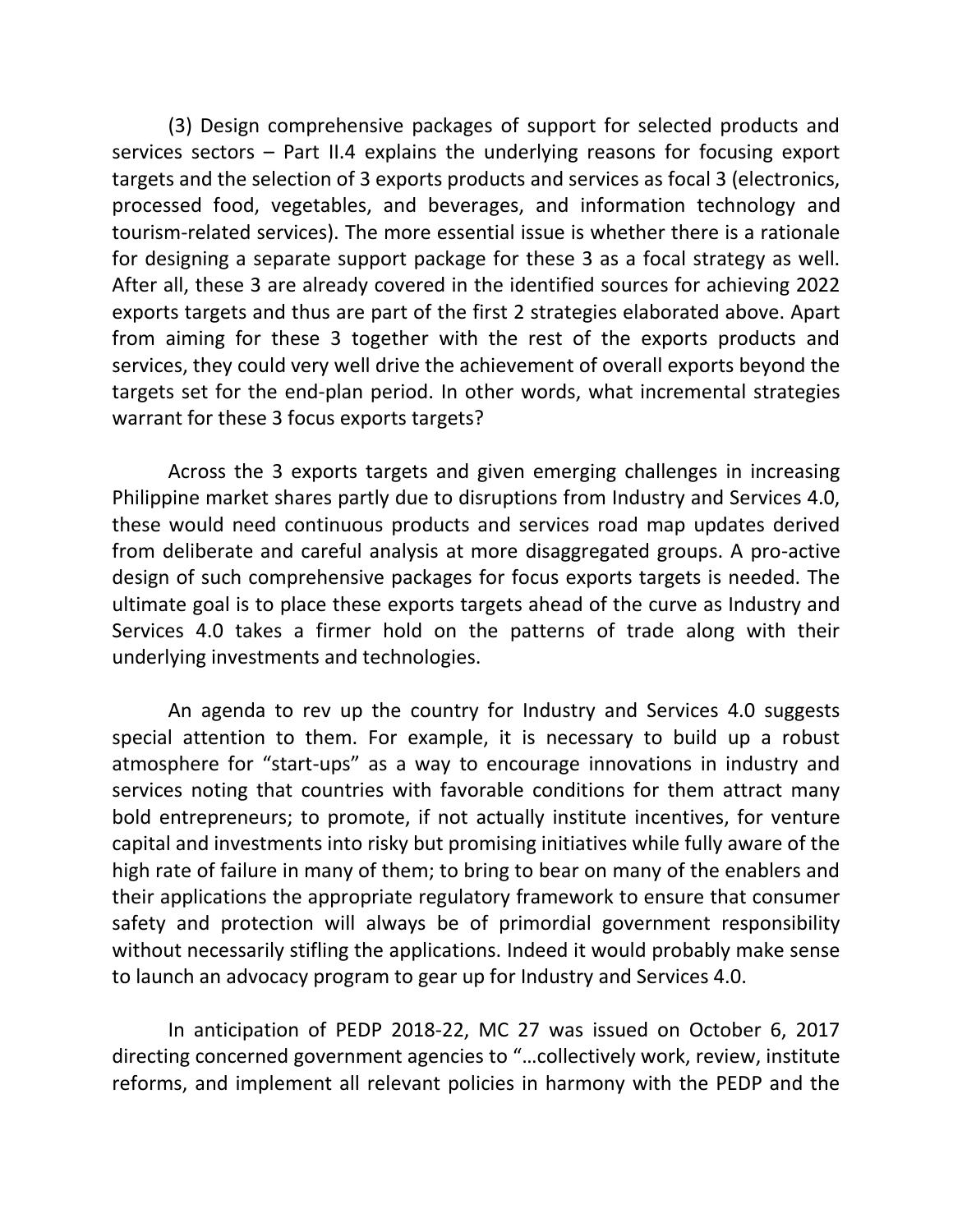Philippine Development Plan to boost export growth…" This new MC significantly differs from the previous MC 91 in many respects. MC 27 now explicitly connects PEDP with PDP further supporting their closer synchronization and strengthening time frames and targets. Both MC 91 and MC 27 identify the concerned government agencies involved in PEDP but leave it to the EDC to oversee the implementation. This means the agencies MC 27 directs to be part of the PEDP need to be organized in ways that would effectively apply the strategies enumerated here to achieve the targets set in PEDP 2018-22. Where there are roles for the private sector, technical and research institutions, and academe, they will likewise need to be embedded in how the various actors in the strategies are to be organized. Since the EDC (under RA 7844) includes representatives from the private sector as members of the Council, any organization for PEDP strategy implementation can be readily arranged.

There are several useful enhancements to the PEDP 2018-22 for consideration. One is to use some of the analytical results of PEDP 2015-17 in order to strengthen the results that the exports targets are achievable. The measures of comparative advantage for specific products would put greater confidence on the sources for achieving the targets. It is also possible to generate estimates of employment and job creation for those products identified as sources for reaching the exports targets, aggregating them and extrapolating impacts on the labor force.

A second area of enhancement is to develop a systematic monitoring and evaluation system for PEDP 2018-22 and subsequent PEDPs. Such a system will need to have measures of inputs and outputs principally and then subsequently on their impacts. While it seems straightforward to follow the progress of exports (and their distance from the targets set) through the regular statistical reports (e.g., PSA quarterly reports of exports) measuring inputs would face many challenges. On the one hand the definition and measurement of inputs have to be sorted out which may or may not lead to some solution. On the other hand to the extent that inputs can be considered as "strategies" in the context of PEDP 2018- 22 this may require defining a strategy and generating indices of their implementation. The consolidation of several strategies into some collective groups – defined for example as 3 strategies in Part IV.2 – would make monitoring more tractable. Again this route is equally challenging but may have better prospect given the last enhancement (below).